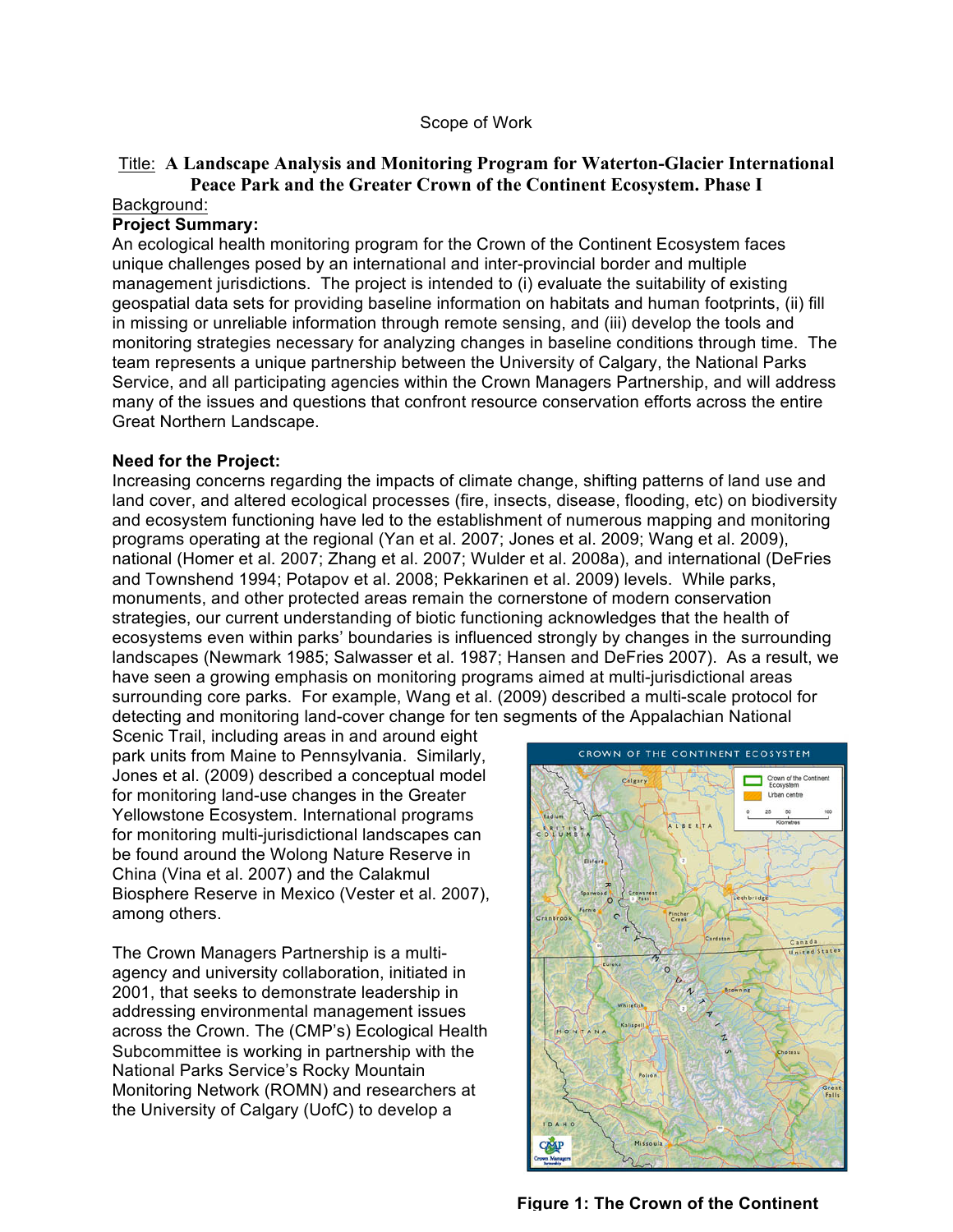monitoring program designed to track changes in landscapes across the Crown of the Continent Ecosystem (CCE). The program is intended to support the long-term health of the CCE and provide a scientifically credible foundation for managers within the CMP to engage in natural resource protection activities. The CMP has six indicators of ecological health (EH) and is strategically developing the landscape monitoring program to provide a baseline and trend monitoring protocol by which the remaining EH indicators can be measured. The CCE covers 72,000 square kilometers of complex and ecologically diverse landscapes in western Canada and the United States, including one state – Montana – and two provinces – Alberta and British Columbia (Figure 1). The region contains the headwaters of three major river systems draining each of North America's ocean basins – the Missouri (Atlantic), Columbia (Pacific), and Saskatchewan (Arctic) – and represents a key segment of North America's mountain ecosystem. The CCE is internationally recognized for its beauty and biological diversity, and contains landscapes ranging from alpine to grasslands across relatively short distances.

Our monitoring strategy will focus on the development and acquisition of geospatial datasets from remote sensing and other GIS sources designed to track changes in habitats and human footprint consistently and reliably across the CCE. While our work will certainly be informed by monitoring protocols elsewhere (e.g. Fancy et al. 2009; Kennedy et al. 2009; Crabtree et al. 2009; and other works cited previously), the challenges posed by the CCE are unique. Most pressing among these is the presence of the US-Canada international border, which complicates a variety of issues surrounding data acquisition and integration. Our efforts will address many of the questions that confront resource conservation efforts across the entire Great Northern Landscape, and the project will set valuable precedents in this respect.

### Objectives:

The objective of the Crown of the Continent Landscape Monitoring Program is to develop and implement a long-term monitoring program for the CCE. The program will be designed to characterize trends in resource conditions, with a focus on various elements of habitat (land cover, vegetation structure and dynamics) and land use (settlements, agriculture, and industrial footprints) using raster and vector data models, as appropriate (Linke et al. 2009a). In addition to providing tools for tracking management efforts, our work also will support a variety of research and conservation initiatives through the production of spatially-explicit geospatial layers that are accurate and consistent at the scale of the CCE. These layers will lay the foundation for international conservation projects across multi-jurisdictional lands that are beyond the reach of current information resources. With respect to the objectives of the LCC, this project will provide a methodology to acquire landscape-level baseline and trend information that can be: 1) evaluated against the range of climate scenarios for the Crown, 2) monitor impacts and vulnerabilities in the face of climate change, and 3) assist managers with determining and implementing strategies for increasing resiliency in the face of climate change.

# Methodology:

Jones et al. (2009) outlined a conceptual framework for monitoring land use and land cover around parks, and we will adopt a modified version of their approach for the CCE.

**A. Monitoring indicators for the CCE.** While the CMP intends to pursue a variety of indicators of ecological health in the long run, including biodiversity, water quality, exotics, and air quality, our initial efforts will revolve around landscapes. Four categories of landscape indicators have been identified as having the potential to influence key elements of ecosystem functioning within the CCE: (i) *land cover*, including the physiognomic categories of vegetated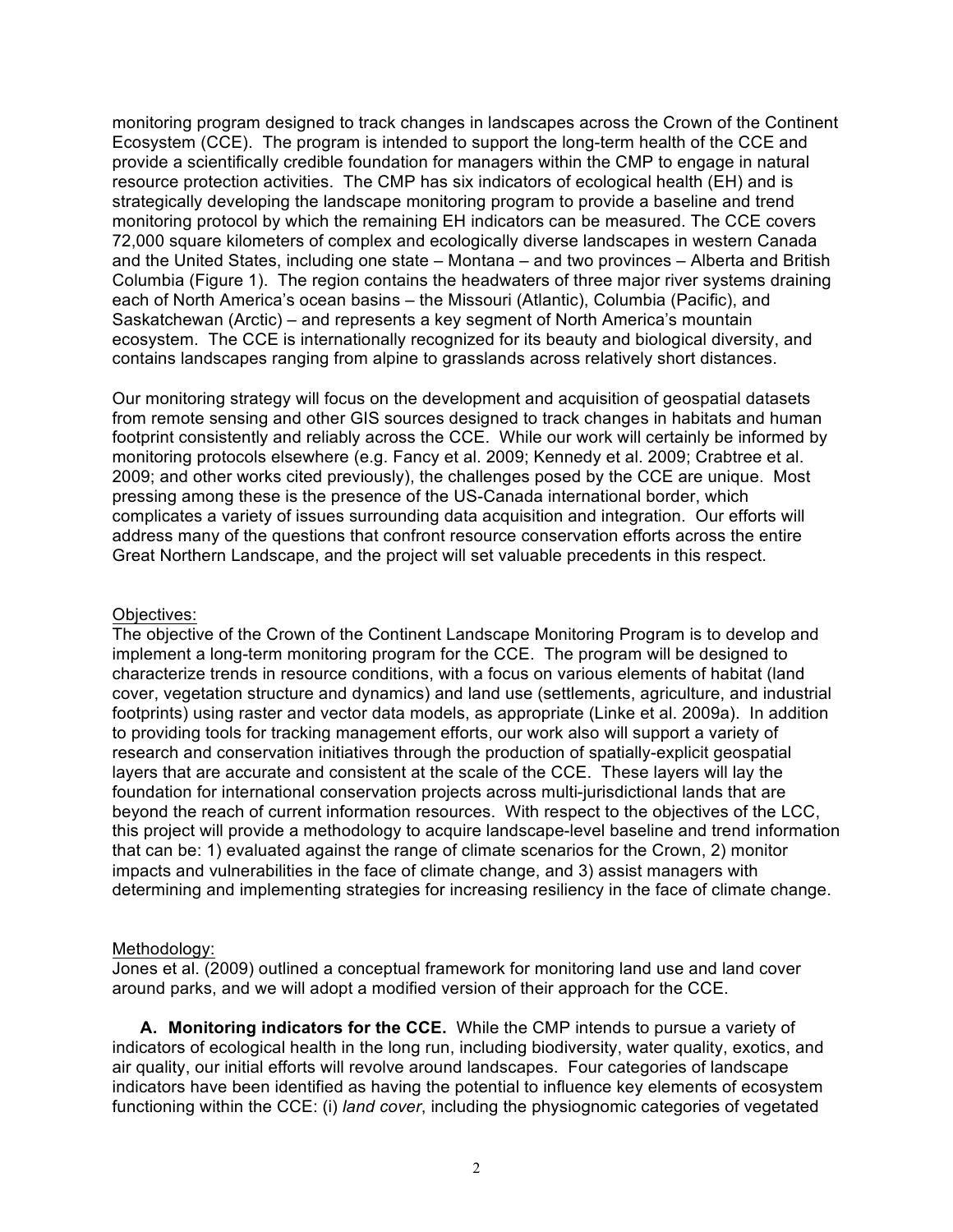(herb, shrub, forest) and non-vegetated (barren, water, ice/snow) surfaces; (ii) *vegetation structure*, including the two-dimensional variability of overstorey crown closure and species composition, each measured on a continuous scale; (iii) *vegetation dynamics*, including startand end-of-growing-season, time and rate of maximum green-up, and overall measures of net primary productivity; and (iv) *human footprint*, including roads, pipelines, cut blocks, well sites, agricultural areas, and urban/built-up areas.

**B. Quantifying monitoring indicators.** We will use two main categories of data for quantifying the landscape indicators that make up the core of the CCE's monitoring program: (i) existing GIS layers, and (ii) remote sensing. There is a large number of existing GIS layers produced by state, provincial, and federal jurisdictions within the CCE, and cooperative efforts amongst personnel at the UofC, CMP, and ROMN over the past six months have focused on data-mining exercises designed to compile as much trans-boundary information as possible. The work has resulted in a set of base GIS layers on roads, geo-administration, hydrology, land cover, and disturbances. However, the quality of these data layers remains to be assessed, and their suitability for reliable landscape monitoring is unknown. The presence of the international boundary within the CCE presents unique challenges in this respect, and an important element of the proposed project will involve a critical evaluation of existing data sets. For example, land cover on the US side is mapped by the United States Geological Survey's National Land Cover (NLC) data set (Homer et al. 2004; 2007), while the Canadian land base is covered in part by the Canadian Forest Service's Earth Observation for Sustainable Development (EOSD) project (Wulder et al. 2008b; 2008c). However, the update frequency of the EOSD map has not yet been established, the NLCD products contain differences in classification methods that may hinder their capacity for monitoring, and the local accuracy of both data sets is unknown. Other information layers (state and provincial roads layers, for example) contain jurisdictional inconsistencies, are subject to restrictive data-access limitations (Canadian industrial data sets) or are simply unavailable across the full extent of the CCE (USGS Phenology products). It seems clear that we will have to develop and retain a significant capacity for 'filling in' missing or unreliable information through remote sensing.

Remote sensing from satellite and airborne platforms has the capacity to map and monitor large numbers of ecologically relevant attributes in an accurate and spatially explicit manner, including elements of land cover, vegetation structure and dynamics, and overall productivity (McDermid et al. 2009). Linke and McDermid (in press) articulated a conceptual model for multi-temporal landscape monitoring that involves the backdating and/or updating of existing reference maps with dynamic objects stored in geodatabase: a so-called *disturbance inventory*. With this approach, final maps are only altered in regions of confirmed change, so that spurious changes caused by differential errors in classification quality, geometric registration, scene illumination, resolution, and object delineation (Linke et al. 2009b) are avoided. We will develop base maps for each of the monitoring indicators for which no suitable pre-existing GIS alternatives exist, and then develop strategies for monitoring changes in these indicators using Linke and McDermid's basic approach. This work will be carried out by a project technician and graduate students at the UofC, and will include specific efforts to develop software tools for assisting automated or semi-automated work flow. Significant field campaigns will be required to collect calibration/validation data for remote sensing-based reference maps.

C. **Analyzing and interpreting monitoring data.** The ultimate purpose of the proposed monitoring program is to produce information products that are useful to managers within the CCE. ROMN has established, and will continue to develop, geospatial analysis and investigative techniques designed to provide measures of ecological health. The effort is part of the National Parks Service's Vital Signs Inventory and Monitoring Program, and includes measures of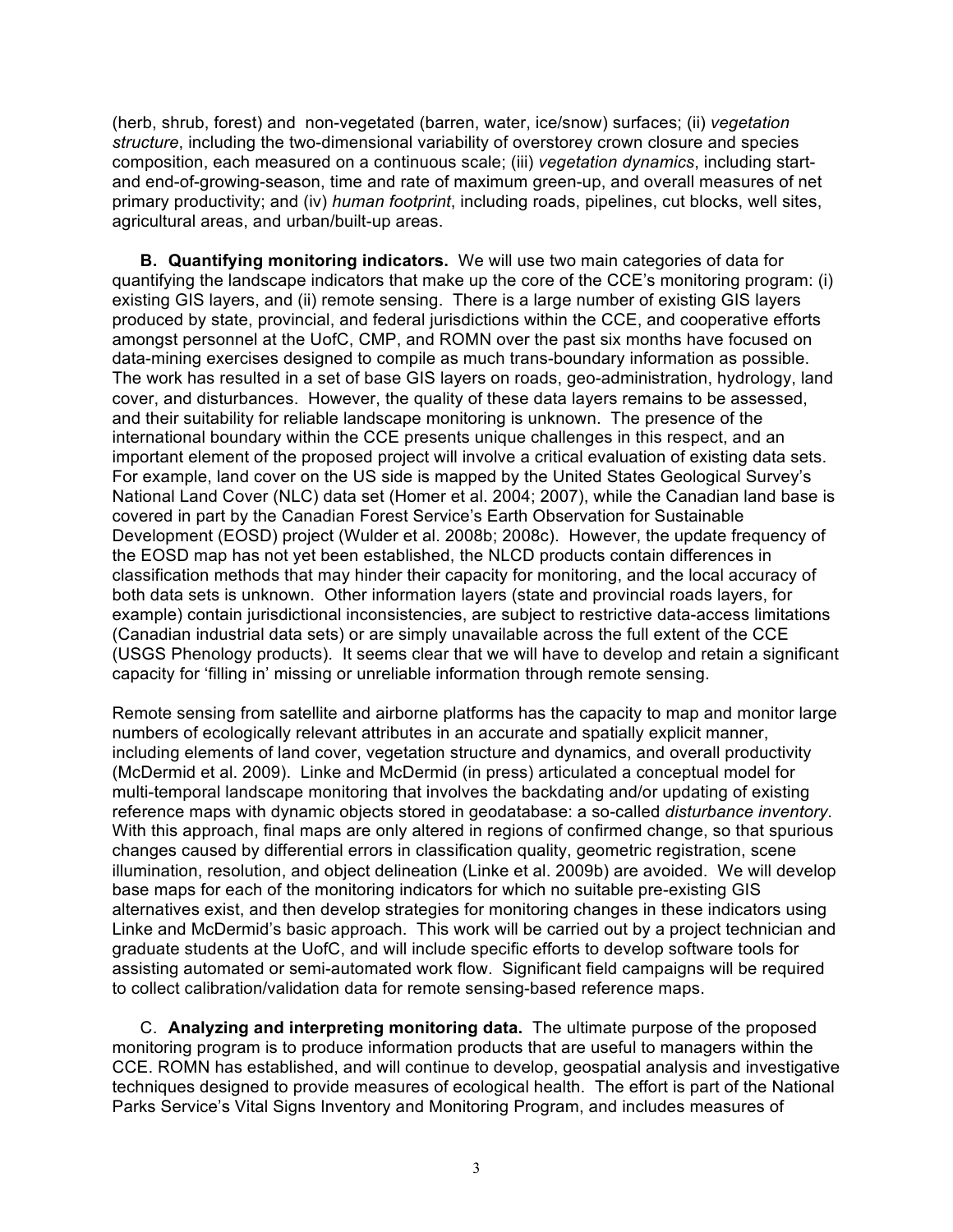landscape condition (or status) and change (trend) using metrics of landscape structure/configuration, composition, and function. We will use ecologically meaningful reporting units that will vary in scale across watersheds, geopolitical boundaries, ecoregions, and the entire CCE. Specific monitoring objectives include determining annual, or as the data becomes available, the status and trends of selected metrics of landscape composition, structure, and function for multiple reporting units within the CCE. Select metrics will be analyzed over time for landscape change and trend analyses. Core analytical methodologies will use well recognized tools such as FragStats, ArcGIS 9.3 Hydrology Toolset, and Landscape Disturbance Indexes. Data processing, spatial analyses, and summaries will occur almost exclusively in ArcGIS 9.3, Microsoft Office Suite, and a yet-to-be-identified statistical software package for trend analyses.

Key cooperators for this work include the UofC, which will house the graduate students performing the bulk of the remote sensing work, and a dedicated project technician. ROMN will handle data management duties and contribute analysis services surrounding landscape metrics and other elements of the NPS' Vital Signs program. The CMP will lead the collaborative elements of the project, including the coordination of workshops and meetings, and facilitate communication with the various management agencies within the CCE.

### Literature Cited:

- Crabtree, R., Potter, C., Mullen, R., Sheldon, J., Huang, S.L., Harmsen, J., Rodman, A., & Jean, C. (2009). A modeling and spatio-temporal analysis framework for monitoring environmental change using NPP as an ecosystem indicator. *Remote Sensing of Environment, 113*, 1486- 1496.
- Defries, R.S., & Townshend, J.R.G. (1994). NDVI-derived land-cover classifications at a global scale. *International Journal of Remote Sensing, 15*, 3567-3586.
- Fancy, S.G., Gross, J.E., & Carter, S.L. (2009). Monitoring the condition of natural resources in US national parks. *Environmental Monitoring and Assessment, 151*, 161-174.
- Hansen, A.J., & DeFries, R. (2007). Ecological mechanisms linking protected areas to surrounding lands. *Ecological Applications, 17*, 974-988.
- Homer, C., Dewitz, J., Fry, J., Coan, M., Hossain, N., Larson, C., Herold, N., McKerrow, A., VanDriel, J.N., & Wickham, J. (2007a). Completion of the 2001 National Land Cover Database for the conterminous United States. *Photogrammetric Engineering and Remote Sensing, 73*, 337-341.
- Homer, C., Dewitz, J., Fry, J., Coan, M., Hossain, N., Larson, C., Herold, N., McKerrow, A., VanDriel, J.N., & Wickham, J. (2007b). Completion of the 2001 National Land Cover Database for the conterminous United States. *Photogrammetric Engineering and Remote Sensing, 73*, 337-341.
- Homer, C., Huang, C.Q., Yang, L.M., Wylie, B., & Coan, M. (2004). Development of a 2001 National Land-Cover Database for the United States. *Photogrammetric Engineering and Remote Sensing, 70*, 829-840.
- Jones, D.A., Hansen, A.J., Bly, K., Doherty, K., Verschuyl, J.P., Paugh, J.I., Carle, R., & Story, S.J. (2009). Monitoring land use and cover around parks: A conceptual approach. *Remote Sensing of Environment, 113*, 1346-1356.
- Kennedy, R.E., Townsend, P.A., Gross, J.E., Cohen, W.B., Bolstad, P., Wang, Y.Q., & Adams, P. (2009). Remote sensing change detection tools for natural resource managers: Understanding concepts and tradeoffs in the design of landscape monitoring projects. *Remote Sensing of Environment, 113*, 1382-1396.
- Linke, J., McDermid, G.J., Laskin, D.N., McLane, A.J., Pape, A., Cranston, J., Hall-Beyer, M., & Franklin, S.E. (2009). A Disturbance-Inventory Framework for Flexible and Reliable Landscape Monitoring. *Photogrammetric Engineering and Remote Sensing, 75*, 981-995.